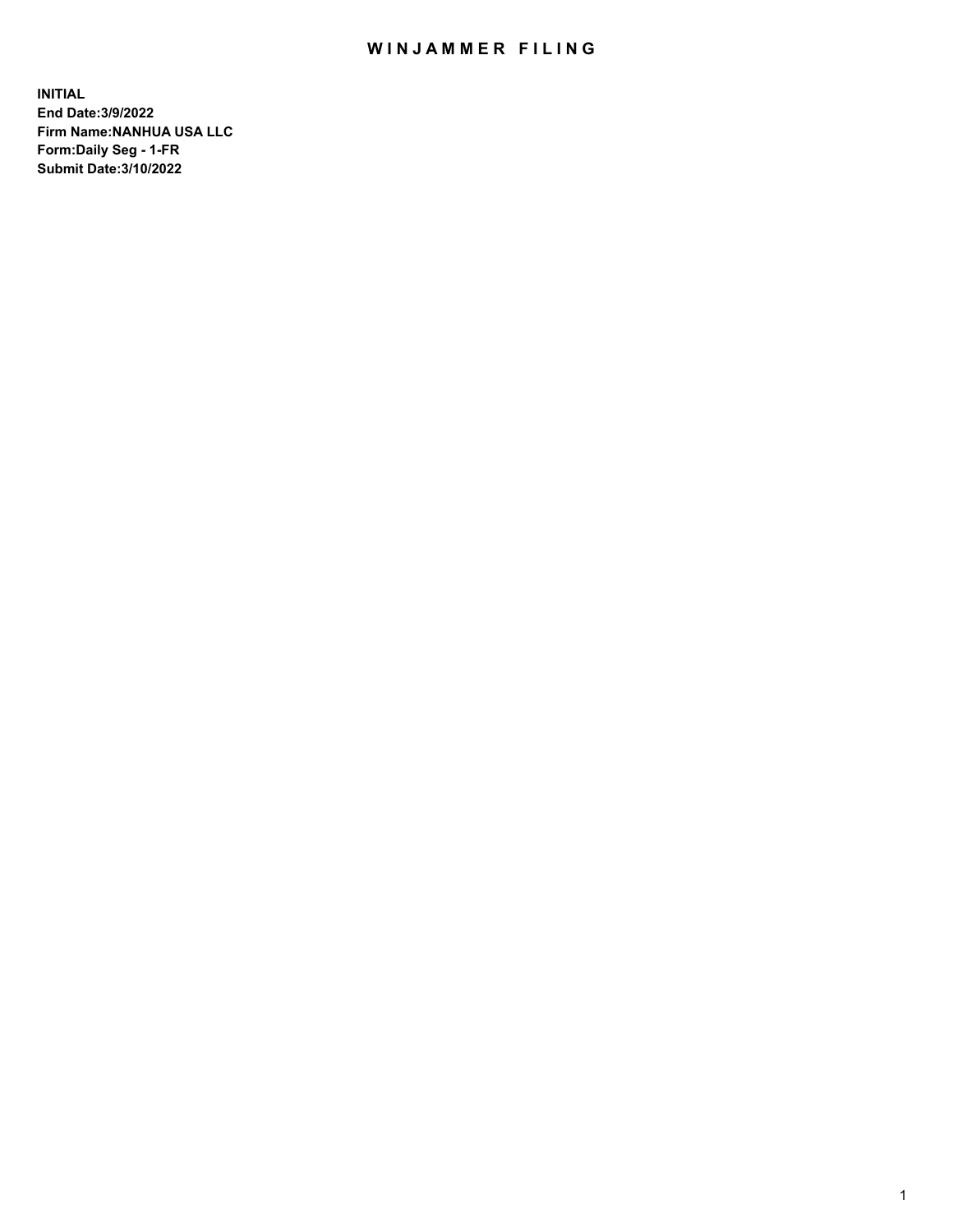## **INITIAL End Date:3/9/2022 Firm Name:NANHUA USA LLC Form:Daily Seg - 1-FR Submit Date:3/10/2022 Daily Segregation - Cover Page**

Name of Company **NANHUA USA LLC** [0010] Contact Name **Tracy Yuan** [0040] Contact Phone Number **+1 (312) 526-3930** [0060] Contact Email Address **tracy.yuan@nanhua-usa.com** [0065] FCM's Customer Segregated Funds Residual Interest Target (choose one): a. Minimum dollar amount: ; or **3,500,000** [8930] b. Minimum percentage of customer segregated funds required:% ; or **0** [8940] c. Dollar amount range between:and; or **0** [8950] **0** [8951] d. Percentage range of customer segregated funds required between:% and%. **0** [8960] **0** [8961] FCM's Customer Secured Amount Funds Residual Interest Target (choose one): a. Minimum dollar amount: ; or **100,000** [8970] b. Minimum percentage of customer secured funds required:% ; or **0** [8980] c. Dollar amount range between:and; or **0** [8990] **0** [8991] d. Percentage range of customer secured funds required between:% and%. **0** [9000] **0** [9001] FCM's Cleared Swaps Customer Collateral Residual Interest Target (choose one): a. Minimum dollar amount: ; or **0** [9010] b. Minimum percentage of cleared swaps customer collateral required:% ; or **0** [9020] c. Dollar amount range between:and; or **0** [9030] **0** [9031]

d. Percentage range of cleared swaps customer collateral required between:% and%. **0** [9040] **0** [9041]

Attach supporting documents CH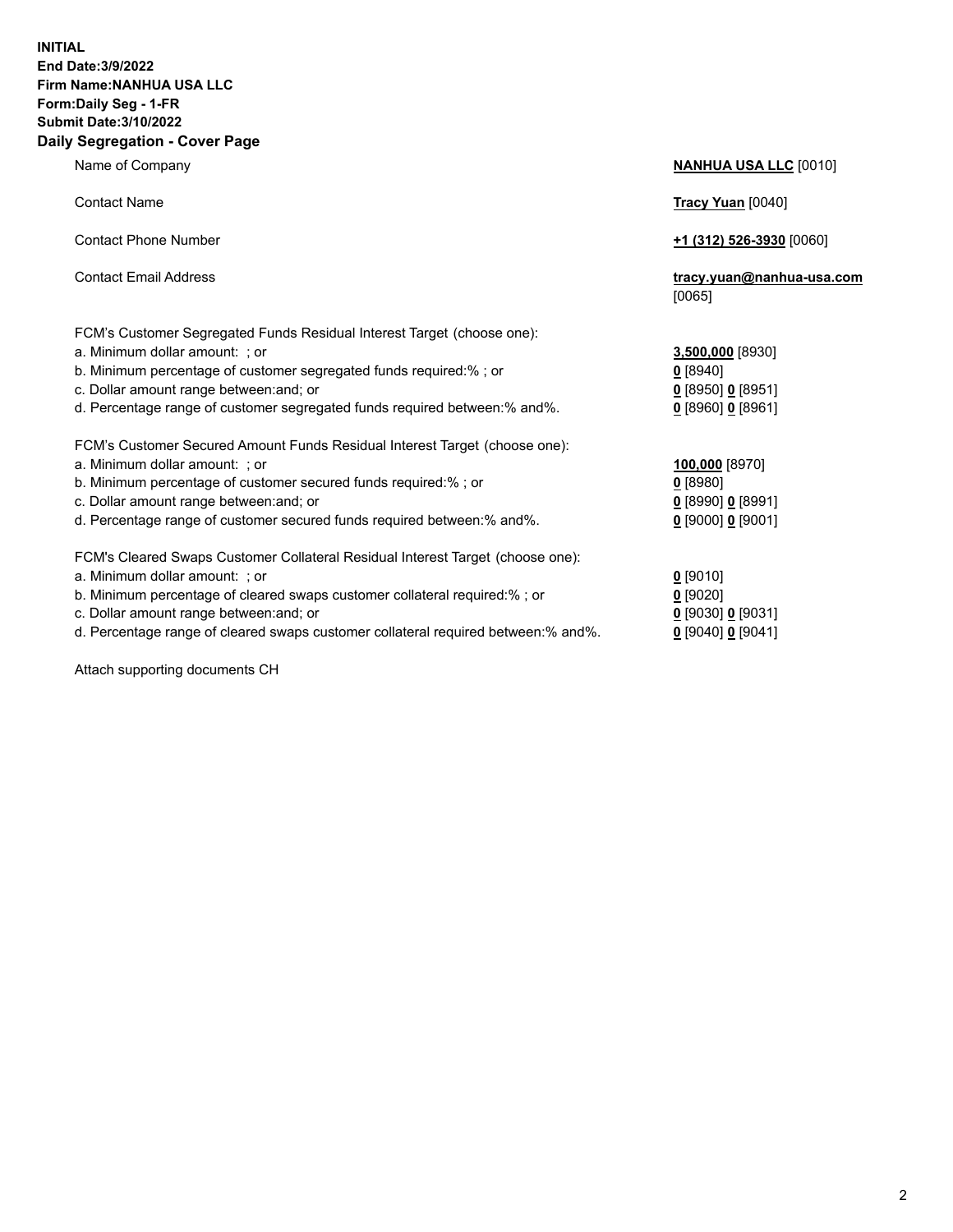## **INITIAL End Date:3/9/2022 Firm Name:NANHUA USA LLC Form:Daily Seg - 1-FR Submit Date:3/10/2022 Daily Segregation - Secured Amounts**

|     | Foreign Futures and Foreign Options Secured Amounts                                         |                         |
|-----|---------------------------------------------------------------------------------------------|-------------------------|
|     | Amount required to be set aside pursuant to law, rule or regulation of a foreign            | $0$ [5605]              |
|     | government or a rule of a self-regulatory organization authorized thereunder                |                         |
| 1.  | Net ledger balance - Foreign Futures and Foreign Option Trading - All Customers             |                         |
|     | A. Cash                                                                                     | 345,705 [5615]          |
|     | B. Securities (at market)                                                                   | $0$ [5617]              |
| 2.  | Net unrealized profit (loss) in open futures contracts traded on a foreign board of trade   | -220 [5625]             |
| 3.  | Exchange traded options                                                                     |                         |
|     | A. Market value of open option contracts purchased on a foreign board of trade              | $0$ [5635]              |
|     | B. Market value of open contracts granted (sold) on a foreign board of trade                | $0$ [5637]              |
| 4.  | Net equity (deficit) (add lines 1. 2. and 3.)                                               | 345,485 [5645]          |
| 5.  | Account liquidating to a deficit and account with a debit balances - gross amount           | $0$ [5651]              |
|     | Less: amount offset by customer owned securities                                            | $0$ [5652] $0$ [5654]   |
| 6   | Amount required to be set aside as the secured amount - Net Liquidating Equity              | 345,485 [5655]          |
|     | Method (add lines 4 and 5)                                                                  |                         |
| 7.  | Greater of amount required to be set aside pursuant to foreign jurisdiction (above) or line | 345,485 [5660]          |
|     | 6.                                                                                          |                         |
|     | FUNDS DEPOSITED IN SEPARATE REGULATION 30.7 ACCOUNTS                                        |                         |
| 1.  | Cash in Banks                                                                               |                         |
|     | A. Banks located in the United States                                                       | 634,660 [5700]          |
|     | B. Other banks qualified under Regulation 30.7                                              | 0 [5720] 634,660 [5730] |
| 2.  | Securities                                                                                  |                         |
|     | A. In safekeeping with banks located in the United States                                   | $0$ [5740]              |
|     | B. In safekeeping with other banks qualified under Regulation 30.7                          | 0 [5760] 0 [5770]       |
| 3.  | Equities with registered futures commission merchants                                       |                         |
|     | A. Cash                                                                                     | $0$ [5780]              |
|     | <b>B.</b> Securities                                                                        | $0$ [5790]              |
|     | C. Unrealized gain (loss) on open futures contracts                                         | $0$ [5800]              |
|     | D. Value of long option contracts                                                           | $0$ [5810]              |
|     | E. Value of short option contracts                                                          | 0 [5815] 0 [5820]       |
| 4.  | Amounts held by clearing organizations of foreign boards of trade                           |                         |
|     | A. Cash                                                                                     | $0$ [5840]              |
|     | <b>B.</b> Securities                                                                        | $0$ [5850]              |
|     | C. Amount due to (from) clearing organization - daily variation                             | $0$ [5860]              |
|     | D. Value of long option contracts                                                           | $0$ [5870]              |
|     | E. Value of short option contracts                                                          | 0 [5875] 0 [5880]       |
| 5.  | Amounts held by member of foreign boards of trade                                           |                         |
|     | A. Cash                                                                                     | 67,028 [5900]           |
|     | <b>B.</b> Securities                                                                        | $0$ [5910]              |
|     | C. Unrealized gain (loss) on open futures contracts                                         | $-220$ [5920]           |
|     | D. Value of long option contracts                                                           | $0$ [5930]              |
|     | E. Value of short option contracts                                                          | 0 [5935] 66,808 [5940]  |
| 6.  | Amounts with other depositories designated by a foreign board of trade                      | $0$ [5960]              |
| 7.  | Segregated funds on hand                                                                    | $0$ [5965]              |
| 8.  | Total funds in separate section 30.7 accounts                                               | 701,468 [5970]          |
| 9.  | Excess (deficiency) Set Aside for Secured Amount (subtract line 7 Secured Statement         | 355,983 [5680]          |
|     | Page 1 from Line 8)                                                                         |                         |
| 10. | Management Target Amount for Excess funds in separate section 30.7 accounts                 | 100,000 [5980]          |
| 11. | Excess (deficiency) funds in separate 30.7 accounts over (under) Management Target          | 255,983 [5985]          |
|     |                                                                                             |                         |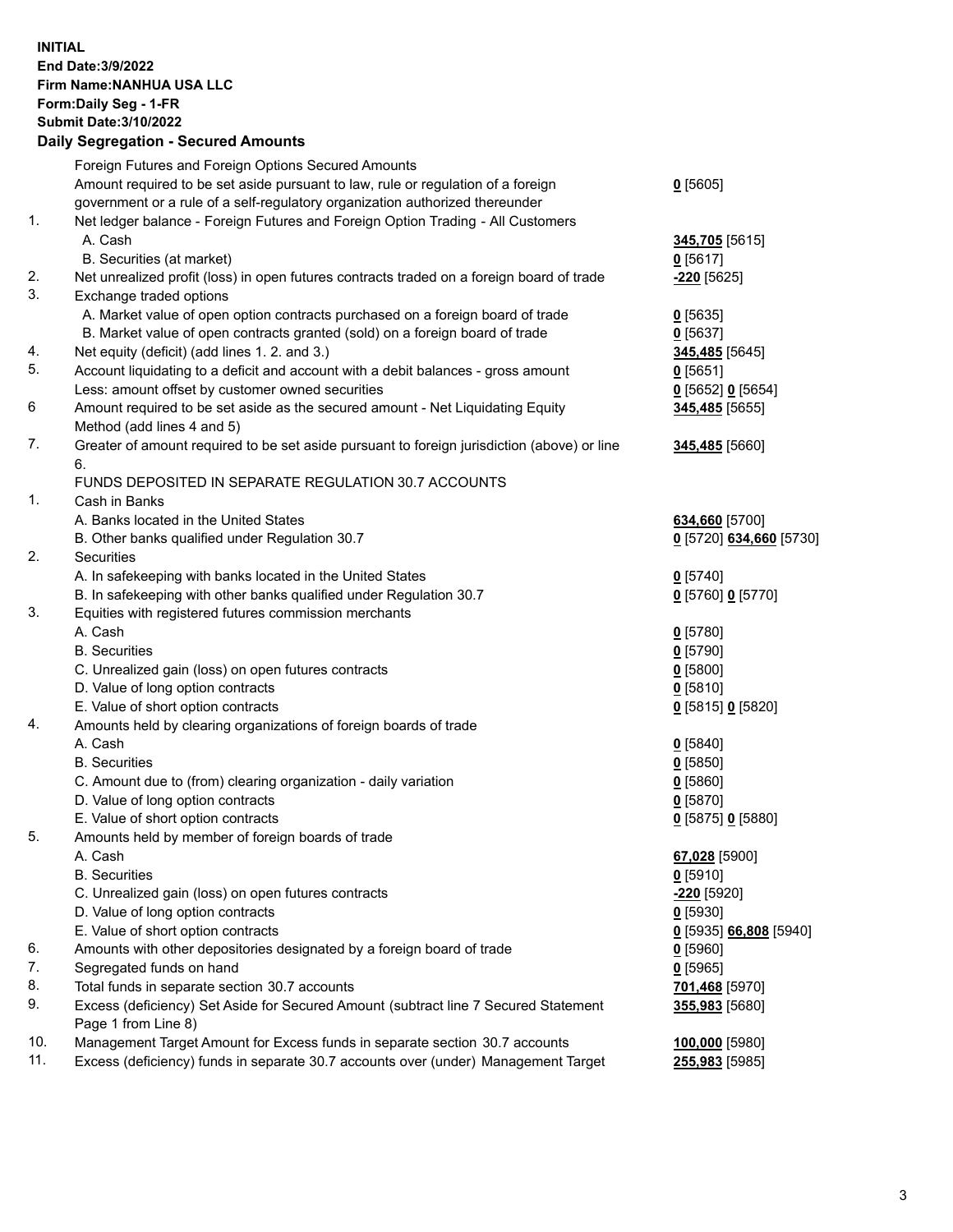| <b>INITIAL</b> | End Date: 3/9/2022<br>Firm Name: NANHUA USA LLC<br>Form: Daily Seg - 1-FR<br><b>Submit Date: 3/10/2022</b><br>Daily Segregation - Segregation Statement |                         |
|----------------|---------------------------------------------------------------------------------------------------------------------------------------------------------|-------------------------|
|                | SEGREGATION REQUIREMENTS (Section 4d(2) of the CEAct)                                                                                                   |                         |
| 1.             | Net ledger balance                                                                                                                                      |                         |
|                | A. Cash                                                                                                                                                 | 253,588,289 [5000]      |
|                | B. Securities (at market)                                                                                                                               | 1,984,277 [5010]        |
| 2.             | Net unrealized profit (loss) in open futures contracts traded on a contract market                                                                      | -17,658,781 [5020]      |
| 3.             | Exchange traded options                                                                                                                                 |                         |
|                | A. Market value of open option contracts purchased on a contract market                                                                                 | <b>5,439,905</b> [5030] |
|                | B. Market value of open option contracts granted (sold) on a contract market                                                                            | $-11,943,925$ [5040]    |
| 4.             | Net Equity (deficit) (add lines 1, 2, and 3)                                                                                                            | 231,409,765 [5050]      |
| 5.             | Accounts liquidating to a deficit and accounts with                                                                                                     |                         |
|                | debit balances - gross amount                                                                                                                           | $0$ [5060]              |
|                | Less: amount offset by customer owned securities                                                                                                        | $0$ [5070] 0 [5080]     |
| 6.             | Amount required to be segregated (add lines 4 and 5)                                                                                                    | 231,409,765 [5090]      |
|                | FUNDS IN SEGREGATED ACCOUNTS                                                                                                                            |                         |
| 7.             | Deposited in segregated funds bank accounts                                                                                                             |                         |
|                | A. Cash                                                                                                                                                 | 35,498,285 [5100]       |
|                | B. Securities representing investment of customers' funds (at market)                                                                                   | $0$ [5110]              |
|                | C. Securities held for particular customers or option customers in lieu of cash (at                                                                     | $0$ [5120]              |
|                | market)                                                                                                                                                 |                         |
| 8.             | Margins on deposit with derivatives clearing organizations of contract markets                                                                          |                         |
|                | A. Cash                                                                                                                                                 | 203,733,349 [5130]      |
|                | B. Securities representing investment of customers' funds (at market)                                                                                   | $0$ [5140]              |
|                | C. Securities held for particular customers or option customers in lieu of cash (at                                                                     | 1,984,277 [5150]        |
| 9.             | market)<br>Net settlement from (to) derivatives clearing organizations of contract markets                                                              | 10,420,408 [5160]       |
| 10.            | Exchange traded options                                                                                                                                 |                         |
|                | A. Value of open long option contracts                                                                                                                  | 5,439,905 [5170]        |
|                | B. Value of open short option contracts                                                                                                                 | -11,943,925 [5180]      |
| 11.            | Net equities with other FCMs                                                                                                                            |                         |
|                | A. Net liquidating equity                                                                                                                               | 0 [5190]                |
|                | B. Securities representing investment of customers' funds (at market)                                                                                   | 0 [5200]                |
|                | C. Securities held for particular customers or option customers in lieu of cash (at                                                                     | $0$ [5210]              |
|                | market)                                                                                                                                                 |                         |
| 12.            | Segregated funds on hand                                                                                                                                | $0$ [5215]              |
| 13.            | Total amount in segregation (add lines 7 through 12)                                                                                                    | 245,132,299 [5220]      |
| 14.            | Excess (deficiency) funds in segregation (subtract line 6 from line 13)                                                                                 | 13,722,534 [5230]       |
| 15.            | Management Target Amount for Excess funds in segregation                                                                                                | 3,500,000 [5240]        |
| 16.            | Excess (deficiency) funds in segregation over (under) Management Target Amount                                                                          | 10,222,534 [5250]       |
|                | <b>Excess</b>                                                                                                                                           |                         |